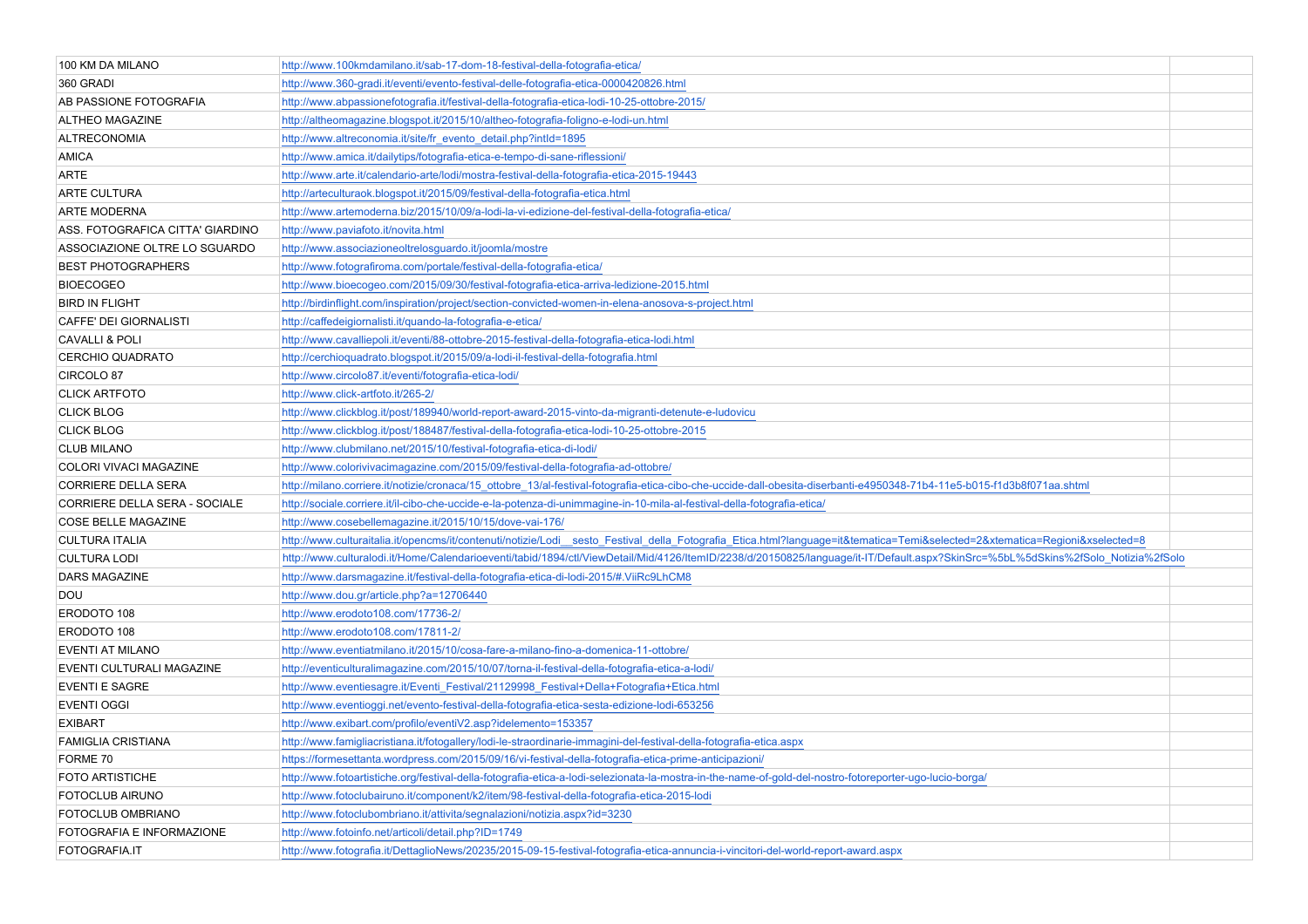| <b>FOTONOTIZIARIO</b>   | http://www.fotonotiziario.eu/index.php/ho-visto-cose/                                                                                                       |  |
|-------------------------|-------------------------------------------------------------------------------------------------------------------------------------------------------------|--|
| FP MAGAZINE             | http://www.fpmagazine.eu/ita/news/Mostre etiche a Lodi-324/                                                                                                 |  |
| <b>FREE NEWS POS</b>    | http://www.freenewspos.com/it/home-news-archivio/d/1886888/oggi/festival-di-fotografia-etica-il-cibo-che-uccide-le-guerre-e-le-tragedie-di-oggi-corriere-it |  |
| <b>FRONTIERE NEWS</b>   | http://frontierenews.it/2015/09/balkan-road-carceri-siberiane-e-alzheimer-il-meglio-della-fotografia-etica-2015/                                            |  |
| <b>GEOS NEWS</b>        | http://it.geosnews.com/p/it/lombardia/mi/milano/tre-weekend-a-lodi-con-il-festival-della-fotografia-etica 8058925                                           |  |
| <b>GUSTOSA RICERCA</b>  | http://gustosaricerca.it/ricetta/598461/festival-della-fotografia-etica                                                                                     |  |
| <b>HEY EVENT</b>        | http://heyevent.com/event/x262dfcqoq3wca/festival-della-fotografia-etica-sesta-edizione-                                                                    |  |
| <b>HITECH WEB</b>       | http://www.hitechweb.info/fujifilm-anche-questanno-sponsor-del-festival-della-fotografia-etica/                                                             |  |
| IL CITTADINO            | http://www.ilcittadino.it/p/notizie/cultura e spettacoli/2015/10/07/ABcVf4SH-scatta sabato lodigiana rassegna.html                                          |  |
| IL CITTADINO            | http://www.ilcittadino.it/p/notizie/cultura_e_spettacoli/2015/10/12/ABUHO7UH-inizio_fotografia_festival_della.html                                          |  |
| IL CITTADINO            | http://www.ilcittadino.it/p/notizie/cultura_e_spettacoli/2015/10/19/AB0aA0YH-festival_emozioni_fotografia_record.html                                       |  |
| IL POST                 | http://www.ilpost.it/2015/10/24/fotografia-etica-lodi-festival/                                                                                             |  |
| IL TEMPO                | http://www.iltempo.it/rubriche/girovagando/2015/10/11/la-guerra-di-religione-nel-centrafica-in-un-reportage-1.1466836?localLinksEnabled=false               |  |
| <b>INFORMAZIONE</b>     | http://www.informazione.it/a/7666315A-6CB8-490E-B3B7-F81B37AB46A8/Festival-di-fotografia-etica-il-cibo-che-uccide-le-guerre-e-le-tragedie-di-oggi           |  |
| <b>INTERNAZIONALE</b>   | http://www.internazionale.it/foto/2015/10/16/festival-fotografia-etica-lodi-cibo                                                                            |  |
| LA PROVINCIA DI CREMONA | http://www.laprovinciacr.it/scheda/124882/VI-edizione-del-Festival-della-Fotografia.html                                                                    |  |
| LA PROVINCIA DI CREMONA | http://www.laprovinciacr.it/scheda/125902/Festival-della-fotografia-etica-a-Lodi.html                                                                       |  |
| <b>LA STAMPA</b>        | http://www.lastampa.it/2015/10/14/scienza/ambiente/focus/festival-fotografia-etica-arriva-ledizione-2zSh0nANBRgqeVC9rH6hal/pagina.html                      |  |
| <b>LEFT</b>             | http://www.left.it/2015/09/18/migranti-e-storie-di-vita-al-festival-della-fotografia-etica/                                                                 |  |
| <b>LETTERA DONNA</b>    | http://letteradonna.it/191042/world-report-award-2015-vincitori-elena-anosova-giulio-piscitelli-mariano-silletti/                                           |  |
|                         | LFI - LEICA FOTOGRAFIE INTERNATIONA   https://lfi-online.de/ceemes/en/blog/interview-alberto-prina-856.html                                                 |  |
| <b>LIBRERIAMO</b>       | http://libreriamo.it/2015/10/14/letica-attraverso-la-fotografia-il-festival-di-lodi/                                                                        |  |
| <b>LIFEGATE</b>         | http://www.lifegate.it/persone/stile-di-vita/festival-della-fotografia-etica                                                                                |  |
| <b>LODI E DINTORNI</b>  | http://www.lodiedintorni.com/lodi-si-trasforma-nella-capitale-del-fotogiornalismo-europeo-52590                                                             |  |
| <b>LODI SHOP</b>        | http://www.lodishop.com/lodi_da_vivere/festival-della-fotografia-etica-2015/                                                                                |  |
| LOMBARDIA NEWS_lodi     | http://www.lombardianews.it/lodi/articolo/il-cibo-che-uccide-tema-festival-fotografia-etica-437869.html                                                     |  |
| LOMBARDIA NEWS_varese   | http://www.lombardianews.it/varese/articolo/lodi-fotografia-etica-festival-entra-vivo-cultura-varese-news-441379.html                                       |  |
| <b>LOVE PRESS</b>       | http://www.lovepress.it/il-cibo-che-uccide-il-tema-del-festival-della-fotografia-etica-di-lodi/                                                             |  |
| <b>MARIE CLAIRE</b>     | http://www.marieclaire.it/Attualita/news-appuntamenti/festival-della-fotografia-etica-a-Lodi                                                                |  |
| <b>MILANO ARTE MODA</b> | http://www.milanoartemoda.com/index.php/it/arte/35589-fotografia-etica-a-lodi.html                                                                          |  |
| <b>MILANO WEEKEND</b>   | https://www.milanoweekend.it/2015/09/29/festival-della-fotografia-etica-lodi/56853#.VgpgP-ztmko                                                             |  |
| <b>MISTER X</b>         | http://www.mister-x.it/notizie/9619453/festival-di-fotografia-etica--il-cibo-che-uccide-le-guerre-e-le-tragedie-di-oggi-                                    |  |
| <b>MORGEN BLADET</b>    | http://morgenbladet.no/aktuelt/2015/10/tung-fotokunst                                                                                                       |  |
| <b>NADIR MAGAZINE</b>   | https://nadirnews.wordpress.com/2015/09/28/vi-edizione-del-festival-della-fotografia-etica/                                                                 |  |
| <b>NADIR MAGAZINE</b>   | https://nadirnews.wordpress.com/2015/10/07/lodi-festival-della-fotografia-etica-3/                                                                          |  |
| NATIONAL GEOGRAPHIC     | http://www.nationalgeographic.it/wallpaper/2015/10/07/foto/foligno e lodi weekend di grande fotografia-2788328/2/#media                                     |  |
| <b>NIPORA</b>           | http://nipora.com/lodi-festival-della-fotografia-etica-sesta-edizione/859349                                                                                |  |
| NON SO COSA FARE        | http://www.nonsocosafare.it/event.php?id=76166                                                                                                              |  |
| NOTIZIE                 | http://www.notizie.it/festival-della-fotografia-etica-a-lodi-478356/                                                                                        |  |
| NOTIZIE DA CONDIVIDERE  | http://www.notiziedacondividere.it/condividi/festival-della-fotografia-etica-a-lodi                                                                         |  |
| <b>OROBIE</b>           | http://www.orobie.it/schedule/event/3107/                                                                                                                   |  |
| PANE SALAMINA           | http://www.panesalamina.com/2015/42186-festival-della-fotografia-etica-a-lodi.html                                                                          |  |
| <b>PANORAMA</b>         | http://www.panorama.it/foto/grandi-fotografi/festival-della-fotografia-etica-lodi/                                                                          |  |
| PAVIA FOTO              | http://www.paviafoto.it/novita.html                                                                                                                         |  |